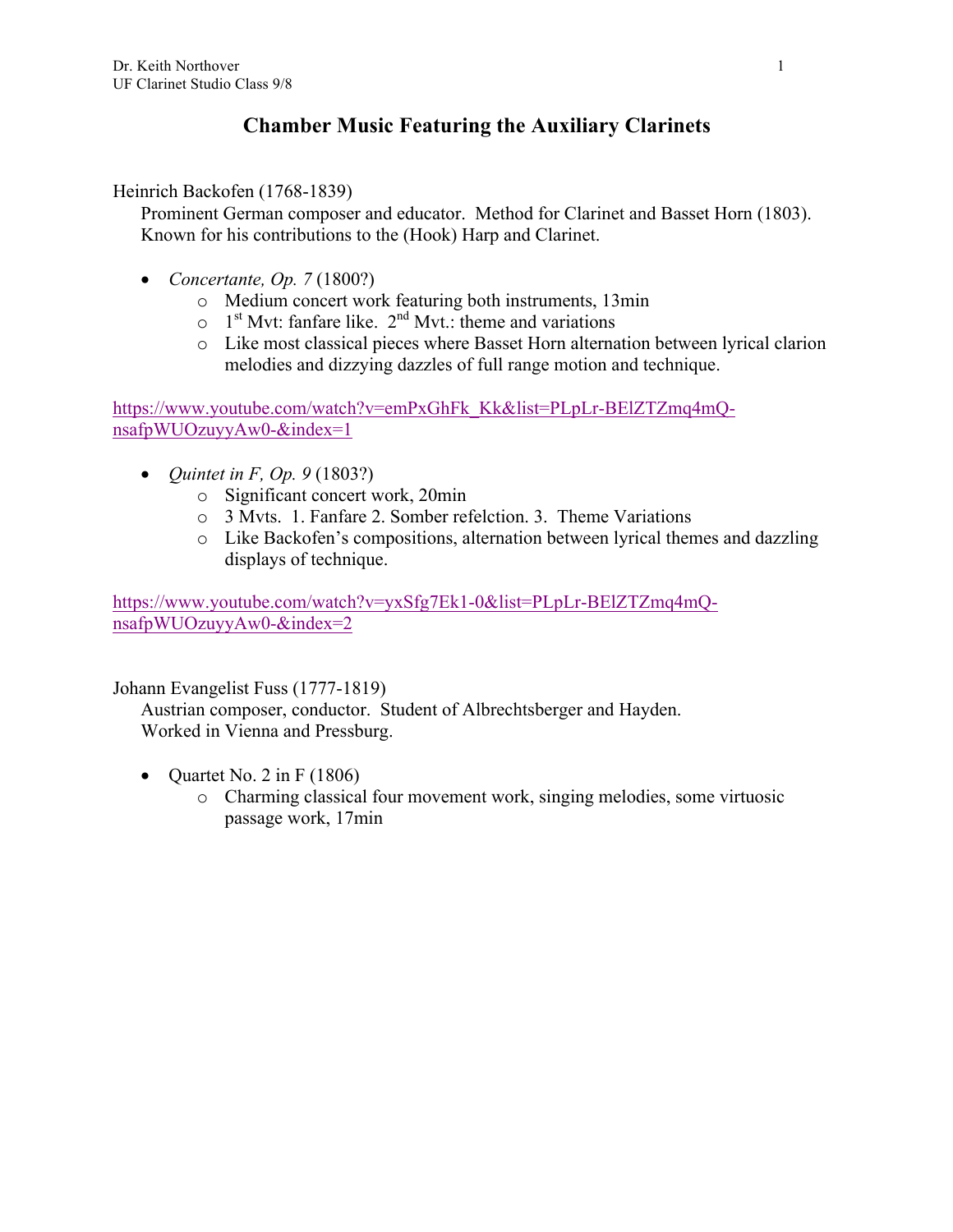Wolfgang Amadeus Mozart (1756-1791)

Prolific and virtuosic composer, well known for every instrument and genre.

Was very interest in Clarinet, and Basset Horn by association with clarinetists Anton Stadler, Johann Stadler, and Anton David, Vincent Springer and makers Theodor Lotz, and Raymund Griesbacher,

- *Nocturne, K. 346 "Luci care, luci belle"* (1787)
- *Nocturne, K. 436 "Ecco quell fiero istante"* (1787)
- *Nocturne K. 437 "Mi lagnerò tacendo"* (1787)
- *Nocturne K. 438 "Se lotan ben mio tu sei"* (1787)
- *Nocturne K. 439 "Due pupille amabili"* (1787)
- *Canzonetta "Più non si trovano" (1788)* 
	- o Great works either as a set or individually, ranges from 1-3min, 12min total
	- o Light and Tender Music with flowing melodies, reverberations, and reminiscences
	- o 3 Basset Horns and Vocal Trio
	- $\circ$  K. 437 (2 A-Cl and G-BH)
	- $\circ$  K. 438 (2-Bb-Cl and F-BH)
	- o Librettist Pietro Metastasio and inspired by Jacquin family.

https://www.youtube.com/watch?v=tyjcRk7jnyU&list=PLpLr-BElZTZmq4mQnsafpWUOzuyyAw0-&index=3

## Leoš Janáček (1854-1928)

Czech music theorist, folklorist, publicist, educator, and composer. Famous for incorporating Moravian and Slavic folk music into classical music. Best known for operatic, orchestral, and chamber music works.

- *Mládí* (Youth) (1924)
	- o Straightforward woodwind quintet, with added bass cl. 17min
	- o Some passage work and tricky counting sections. Bass celf.
	- o Four movements (Allegro, Andante sostenuto, Vivace, and Allegro animato) work full of interesting "youth" like motifs and musical ideas full of charm, humor, and wit along with unique instrumental pairings and timbral textures.
	- o Interesting premier performance history includes players of the Brno Conservatory in October, 1924 but due to oboist crack and clarinetist broken spring and pretend playing, the performance was not well received.
	- o First complete and successful performance came in November, 1924 in Prague with members of the Czech Philharmonic.

https://www.youtube.com/watch?v=qGPa1ymzsQU&list=PLpLr-BElZTZmq4mQnsafpWUOzuyyAw0-&index=6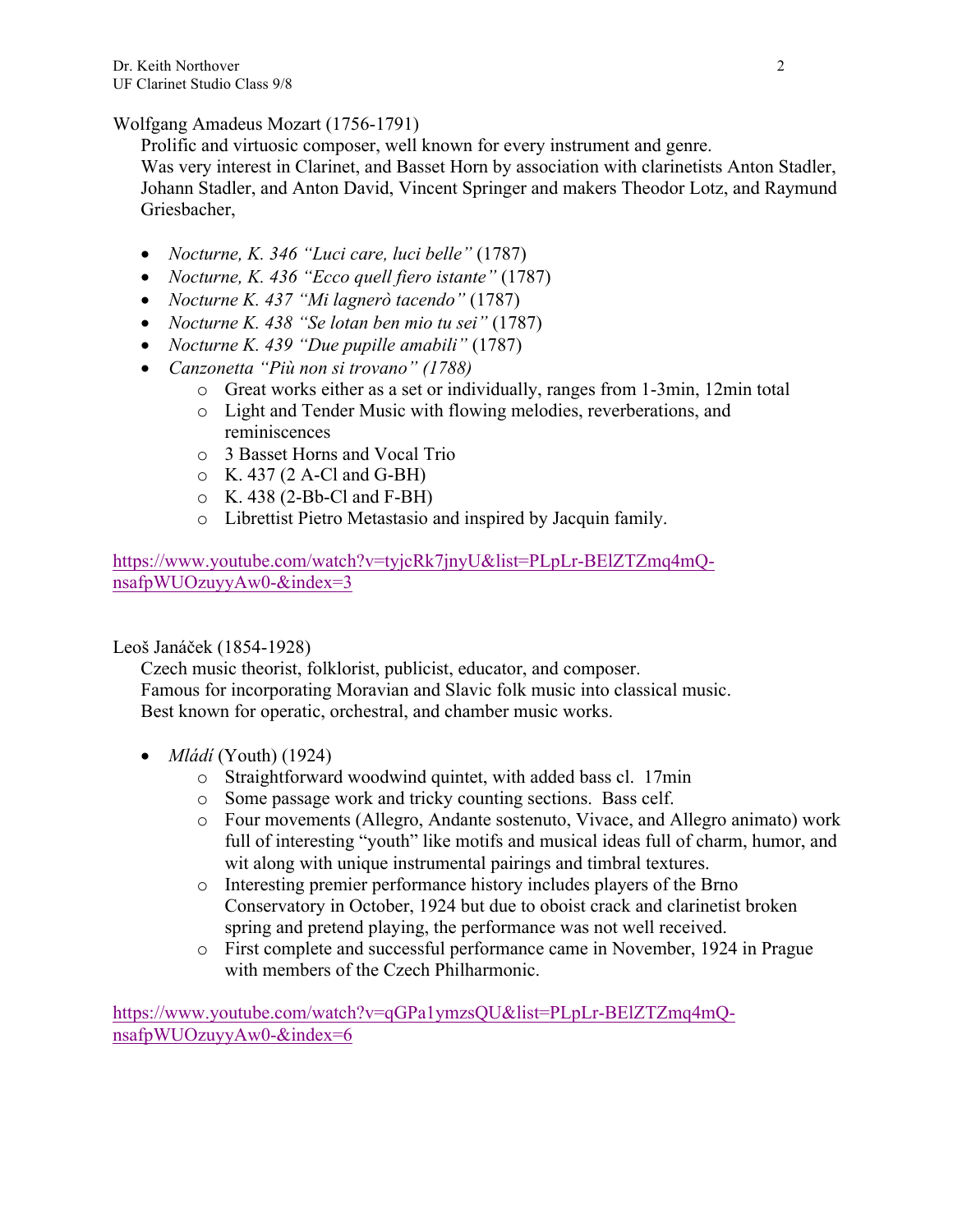### York Bowen (1884-1961)

English composer and pianist whose career enjoyed success and a long time. Most of his pieces remained unpublished and unperformed until after his death. Considered Romantic for his use of a rich harmonic language. Also known for his *Clarinet Sonata*

- *Phantasie Quintet for Bass Clarinet and Strings*
	- o Written between 1933-1936 in response by competition initiated by Walter Cobbett, 13min
	- o Early recording by BBC Third Programme broadcast by Walter Lear
	- o Three sections with slower thick outer sections with quick buzzing inner section

#### Igor Stravinsky (1882-1971)

Influential Russian, French, and American pianist, conductor and composer. One of the most important and significant composers of  $20<sup>th</sup>$  century. Known for his *Three Pieces*, *Octet, and Soldier's Tale*

- *Berceuses du Chat* (1915)
	- o Cat Lullabies, 5min
	- o Cycle of Four songs for Contralto accompanied by 3 clarinetist (Eb, Bb/A, Bass)
	- o Composed while living in Switzerland during WWI
	- o Based on Russian Folk Songs found in collection of Pyotr Kiereevsky
	- o First performance with clarinets given at one of Schoenberg's Society for Private Musical Performance, Vienna, 1919

https://www.youtube.com/watch?v=rizNduvJXfo&list=PLpLr-BElZTZmq4mQnsafpWUOzuyyAw0-&index=4

- *Elegy for J.F.K* (1964)
	- o Commemorating the assassination of President John F. Kennedy, 2min
	- o Requested by W.H. Auden
	- o Part of Serial compositional period
	- o Scored for Mezzo or Baritone accompanied by 3 clarinetists (2 Bb, F-Alto)
	- o 4 Haiku stanzas each of 17 syllables

https://www.youtube.com/watch?v=ETaAwPV992s&list=PLpLr-BElZTZmq4mQnsafpWUOzuyyAw0-&index=5